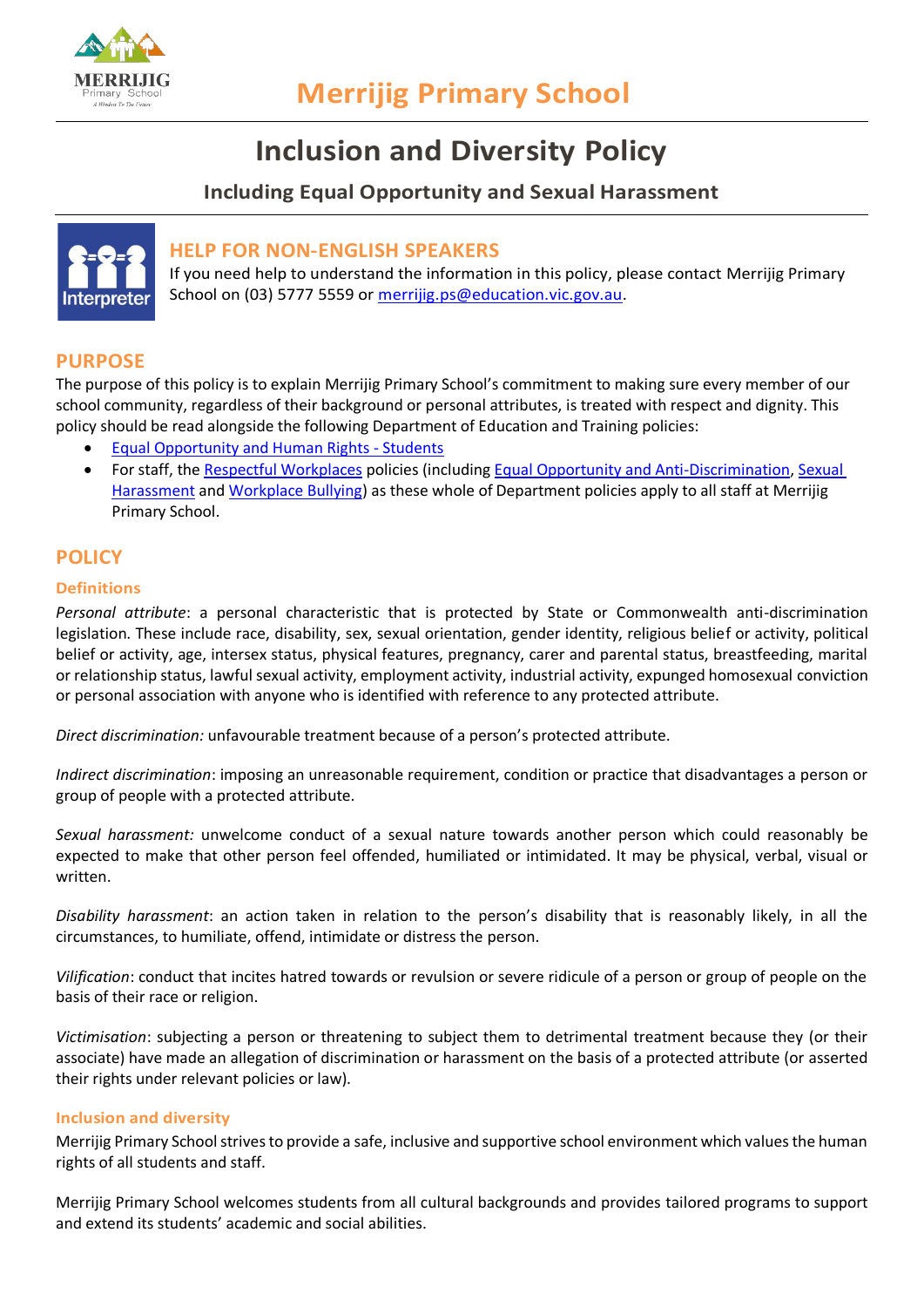Merrijig Primary School is committed to creating a school community where all members of our school community are welcomed, accepted and treated equitably and with respect regardless of their backgrounds or personal attributes such as race, language, religious beliefs, gender identity, disability or sexual orientation so that they can participate, achieve and thrive at school.

Merrijig Primary School acknowledges and celebrates the diversity of backgrounds and experiences in our school community, and we will not tolerate behaviours, language or practices that label, stereotype or demean others. At Merrijig Primary School, we value the human rights of every student and we take our obligations under antidiscrimination laws and the Charter of Human Rights and Responsibilities seriously. Merrijig Primary School will:

- Actively nurture and promote a culture where everyone is treated with respect and dignity
- ensure that students are not discriminated against (directly or indirectly) and where necessary, are reasonably accommodated to participate in their education and school activities (e.g., schools sports, concerts, etc.) on the same basis as their peers
- acknowledge and respond to the diverse needs, identities and strengths of all students
- encourage empathy and fairness towards others
- challenge stereotypes that promote prejudicial and biased behaviours and practices
- contribute to positive learning, engagement and wellbeing outcomes for students
- respond to complaints and allegations appropriately and ensure that students are not victimised.

Bullying, unlawful discrimination, harassment, vilification and other forms of inappropriate behaviour targeting individuals or groups because of their personal attributes will not be tolerated at Merrijig Primary School. We will take appropriate measures, consistent with our *Student Wellbeing and Engagement* and *Bullying* policies to respond to students who demonstrate these behaviours at our school.

Students who may have experienced or witnessed this type of behaviour are encouraged to speak up and to let their teachers, parents or carers know about those behaviours to ensure that inappropriate behaviour can be addressed.

## **Reasonable adjustments for students with disabilities**

Merrijig Primary School also understands that it has a legal obligation to make reasonable adjustments to accommodate students with disabilities. A reasonable adjustment is a measure or action taken to assist students with disabilities to participate in their education on the same basis as their peers. Reasonable adjustments will be made for students with disabilities in consultation with the student, their parents or carers, their teachers and if appropriate, their treating practitioners. Our school may consult through Student Support Group processes and in other less formal ways. For more information about support available for students with disabilities, and communicating with us in relation to a student's disability, please refer to our school's *Student Wellbeing and Engagement* policy or contact the Principal for further information.

## **COMMUNICATION**

This policy will be communicated to our school community in the following ways:

- Provided to staff at induction and included in staff handbook/manual
- Discussed at staff meetings/briefings as required
- Made available publicly on our school website
- Made available in hard copy from school administration upon request

## **FURTHER INFORMATION AND RESOURCES**

For staff, please see the Department's [Equal Opportunity and Anti-Discrimination Policy,](https://www2.education.vic.gov.au/pal/equal-opportunity/policy-and-guidelines) [Sexual Harassment Policy](https://www2.education.vic.gov.au/pal/sexual-harassment/policy-and-guidelines) and [Workplace Bullying Policy](https://www2.education.vic.gov.au/pal/workplace-bullying/policy) which apply to all staff working at our school.

Other relevant Department policies and resources on the Department's Policy and Advisory Library are:

- [Equal Opportunity and Human Rights -](https://www2.education.vic.gov.au/pal/equal-opportunity-human-rights-students/policy) Students
- [Students with Disability](https://www2.education.vic.gov.au/pal/students-disability/policy)
- [Koorie Education](https://www2.education.vic.gov.au/pal/koorie-education/policy)
- [Teaching Aboriginal and Torres Strait Islander Culture](http://www.education.vic.gov.au/school/teachers/teachingresources/multicultural/Pages/koorieculture.aspx)
- [Safe Schools](http://www.education.vic.gov.au/about/programs/health/Pages/safe-schools-coalition.aspx?Redirect=1#link8)